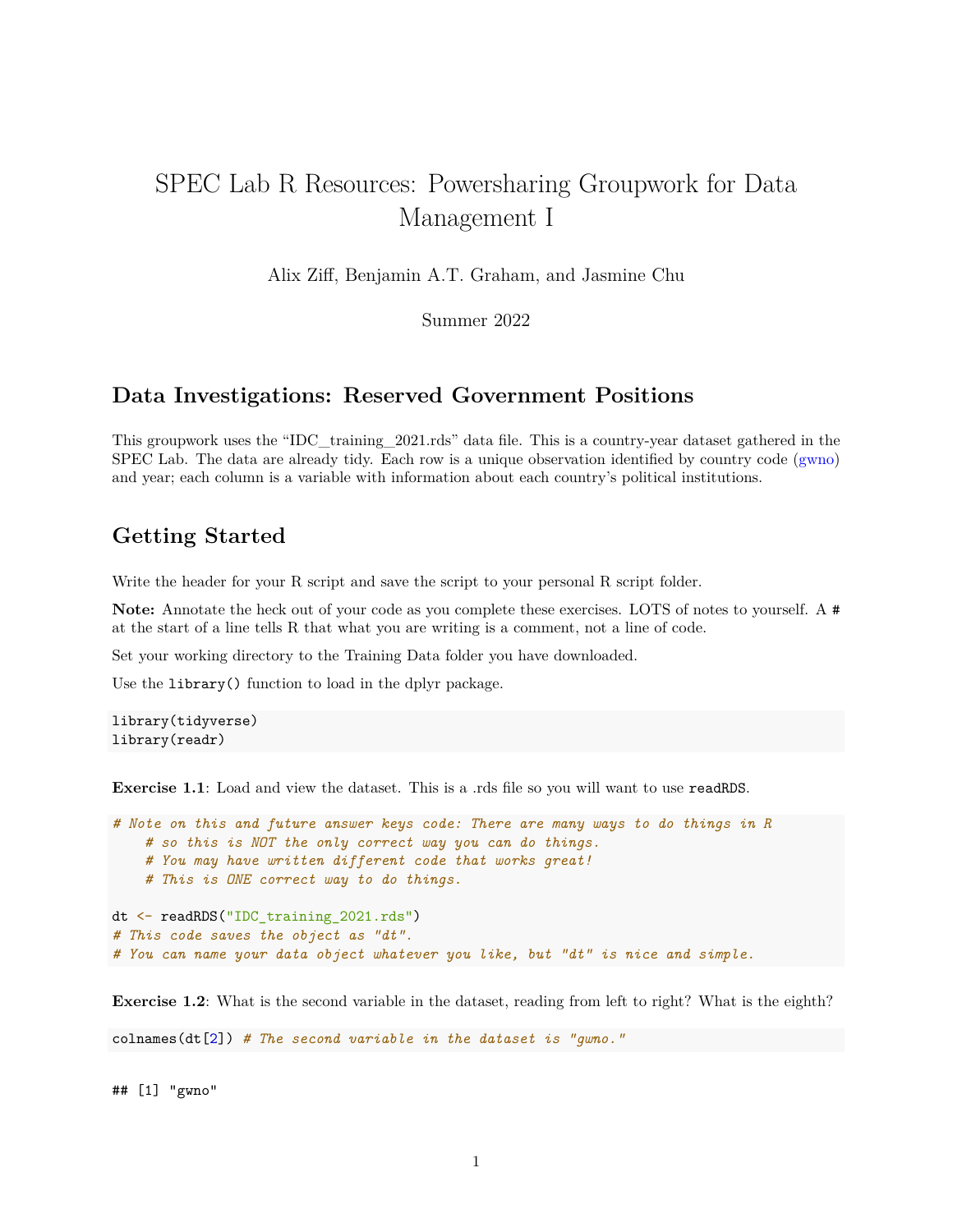colnames(dt[8]) *# The eighth variable in the dataset is "coder."*

## [1] "constsusp\_IDC"

# **FYI**

When you use the select () function, you will keep only the variables you mention. You can also use rename() to rename a variable without dropping all other variables.

There are several additional helper functions you can use inside select() such as starts\_with(), ends\_with(), num\_range(), matches().

You can use the filter() command to find rows/ cases based on certain conditions.

The mutate() function adds new variables while preserving old ones. When you use mutate(), make sure to make a unique variable name so you do not overwrite existing variables. You can use transmute() to add new variables and drop existing ones.

For this problem set, you will use piping with the notation  $\frac{1}{2}$  to make your code more efficient.

We will be focusing on variables relating to religion in the power sharing dataset. These variables have the prefix "rel" and include state establishment of religion, state restriction of religion, protection of religion, and protection against discrimination on the basis of religion.

## **DIY**

#### **Selecting Variables and Observations**

**Exercise 2.1**: Select only the variables related to government positions reserved for minority groups and those related to subnational policy authority: "resseats", "resman" "resimp", "subed", "subtax", "subpolice" and then also retain the three variables "gwno", "country", and "year".

*Helpful Hint*: Try using the contains() or starts\_with() helper function to grab the reserved positions and subnational policy authority variables. Or you can use the concatenate function  $c()$  to create a vector, aka a list, of the variables you want to grab and then use the all\_of() helper function to grab all the items in the vector.

vars\_1 <- c("gwno", "country", "year", "resseats\_IDC", "resman\_IDC", "resimp\_IDC", "subed\_IDC", "subtax\_IDC", "subpolice\_IDC")

We separate each item in the vector with commas and we put quotes around the items in our vector since the items are character strings, not numbers. We have named this vector "vars\_1", which is arbitrary. You can name yours whatever we want. I put gwno, country, and year first in the list so they show up on the left of my new tibble – gwno and year are my unit identifiers and country helps me understand what the gwno means – so I like to have them at the left when I look at my data.

```
# Option A by using select(all_of())
dt_revised <- dt %>%
  select(all_of(vars_1))
# Option B by using select(matches())
dt_vars \leftarrow dt %>%
```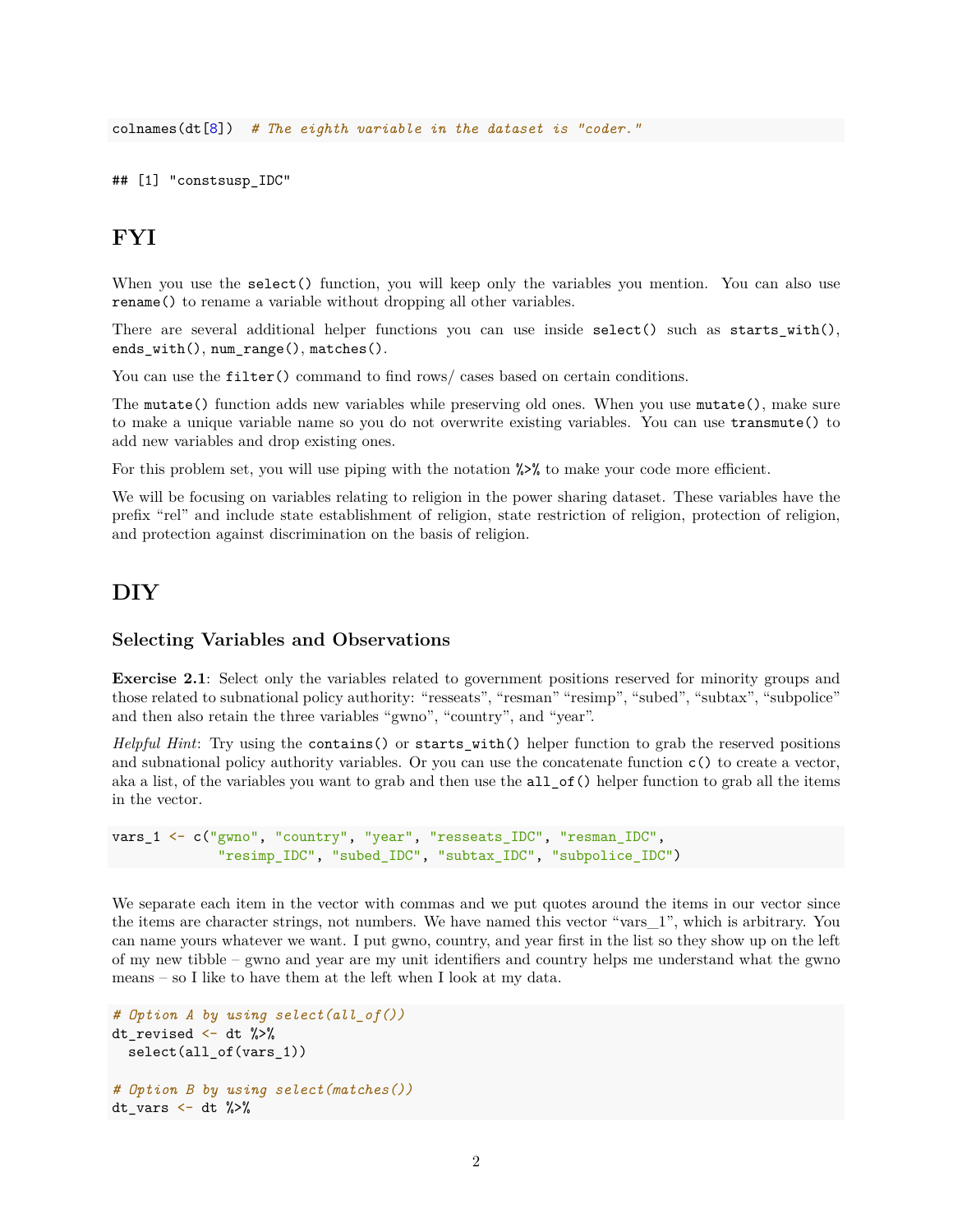```
select("gwno", "country", "year", matches('sub|res'))%>%
  select(!resseatsimp_IDC)
# Option C by using select(starts_with))
dt<sub>_vars</sub> \leftarrow dt %>%
  select("gwno", "country", "year", starts_with(c("res", "sub"))) %>%
  select(!resseatsimp_IDC)
# Option D by using select(contains))
dt vars \leftarrow dt %>%
  select("gwno", "country", "year", contains(c("res", "sub"))) %>%
  select(!resseatsimp_IDC)
#Option E if we are allergic to helper functions
dt_revised2 \leq dt \frac{1}{2}select(gwno, country, year, resseats_IDC, resman_IDC, resimp_IDC,
         subed_IDC, subtax_IDC, subpolice_IDC)
```
**Exercise 3.1**: using the filter() function, create a smaller dataframe that keeps only cases where subnational governments have either subnational tax authority *or* subnational education authority (i.e. subtax or subed takes a value of 1).

```
df sub \leftarrow dt \left\langle \!\! \right. \right. ^{\circ}\!\!filter(subtax_IDC==1| subed_IDC==1) # filter for when subtax or
                                                           # subed takes a value of 1.
```
**Exercise 3.2**: Name a country-year in which more than 20% of the legislative seats are reserved for members of minority groups (i.e. resseats is greater than 0.2).

```
dt_resseats <- dt %>%
 filter(resseats_IDC>0.2) # filter for when resseats is greater than 0.2
View(dt_resseats)
# In the year 2012, the country Barbados saw more than 20% of the legislative
# seats reserved for members of minority groups.
```
*#You could also just look for an example using: View(dt\_resseats)*

### **State Protection of Religion**

**Exercise 4.1** : Use the mutate() function to create a binary variable named "resseats 10" capturing whether at least  $10\%$  of legislative seats are reserved for minority groups.

```
dt_revised <- dt_revised %>%
 mutate(resseats_10 = resseats_IDC>=0.1) #create binary variable through mutate
```
**Exercise 5.1** We want to know whether reserved executive positions (resimp) have been getting more common over time. Use the group\_by() and summarise() functions together to calculate the global proportion of countries that have this type of protection (i.e. the global average of resimp) by year. Is this type of provision present in a higher percentage of countries in 2010 or in 2019?

Note that you may have to remove missing values coded as NA or -44.